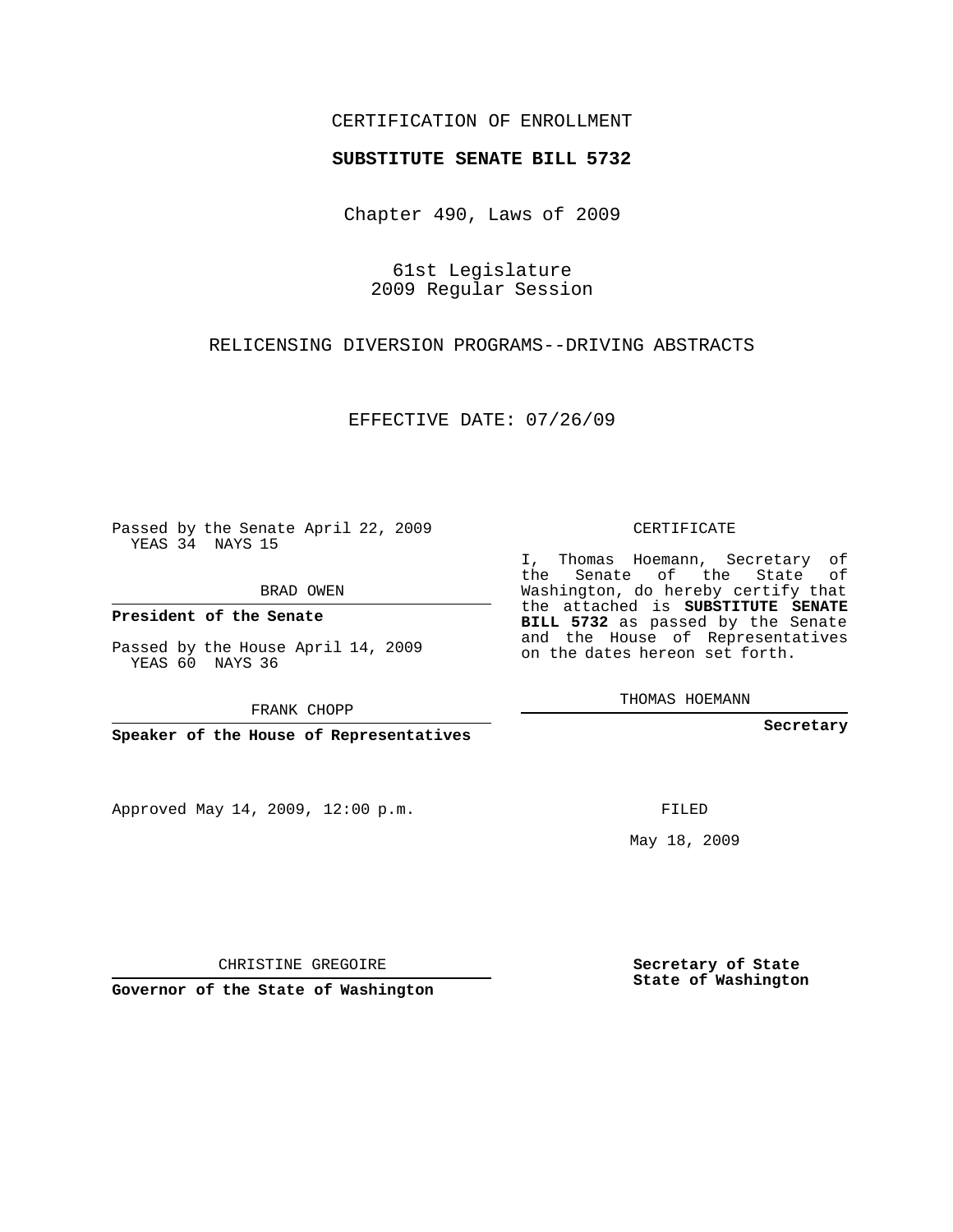## **SUBSTITUTE SENATE BILL 5732** \_\_\_\_\_\_\_\_\_\_\_\_\_\_\_\_\_\_\_\_\_\_\_\_\_\_\_\_\_\_\_\_\_\_\_\_\_\_\_\_\_\_\_\_\_

\_\_\_\_\_\_\_\_\_\_\_\_\_\_\_\_\_\_\_\_\_\_\_\_\_\_\_\_\_\_\_\_\_\_\_\_\_\_\_\_\_\_\_\_\_

AS AMENDED BY THE HOUSE

Passed Legislature - 2009 Regular Session

**State of Washington 61st Legislature 2009 Regular Session**

**By** Senate Judiciary (originally sponsored by Senators Kline, McCaslin, Regala, and Hargrove)

READ FIRST TIME 02/25/09.

 AN ACT Relating to traffic infractions for drivers whose licenses or privileges are suspended or revoked; and adding a new section to chapter 46.20 RCW.

BE IT ENACTED BY THE LEGISLATURE OF THE STATE OF WASHINGTON:

 NEW SECTION. **Sec. 1.** A new section is added to chapter 46.20 RCW to read as follows:

 (1)(a) A person who violates RCW 46.20.342(1)(c)(iv) in a jurisdiction that does not have a relicensing diversion program shall be provided with an abstract of his or her driving record by the court or the prosecuting attorney, in addition to a list of his or her unpaid traffic offense related fines and the contact information for each jurisdiction or collection agency to which money is owed.

 (b) A fee of up to twenty dollars may be imposed by the court in addition to any fee required by the department for provision of the driving abstract.

 (2)(a) Superior courts or courts of limited jurisdiction in counties or cities are authorized to participate or provide relicensing diversion programs to persons who violate RCW 46.20.342(1)(c)(iv).